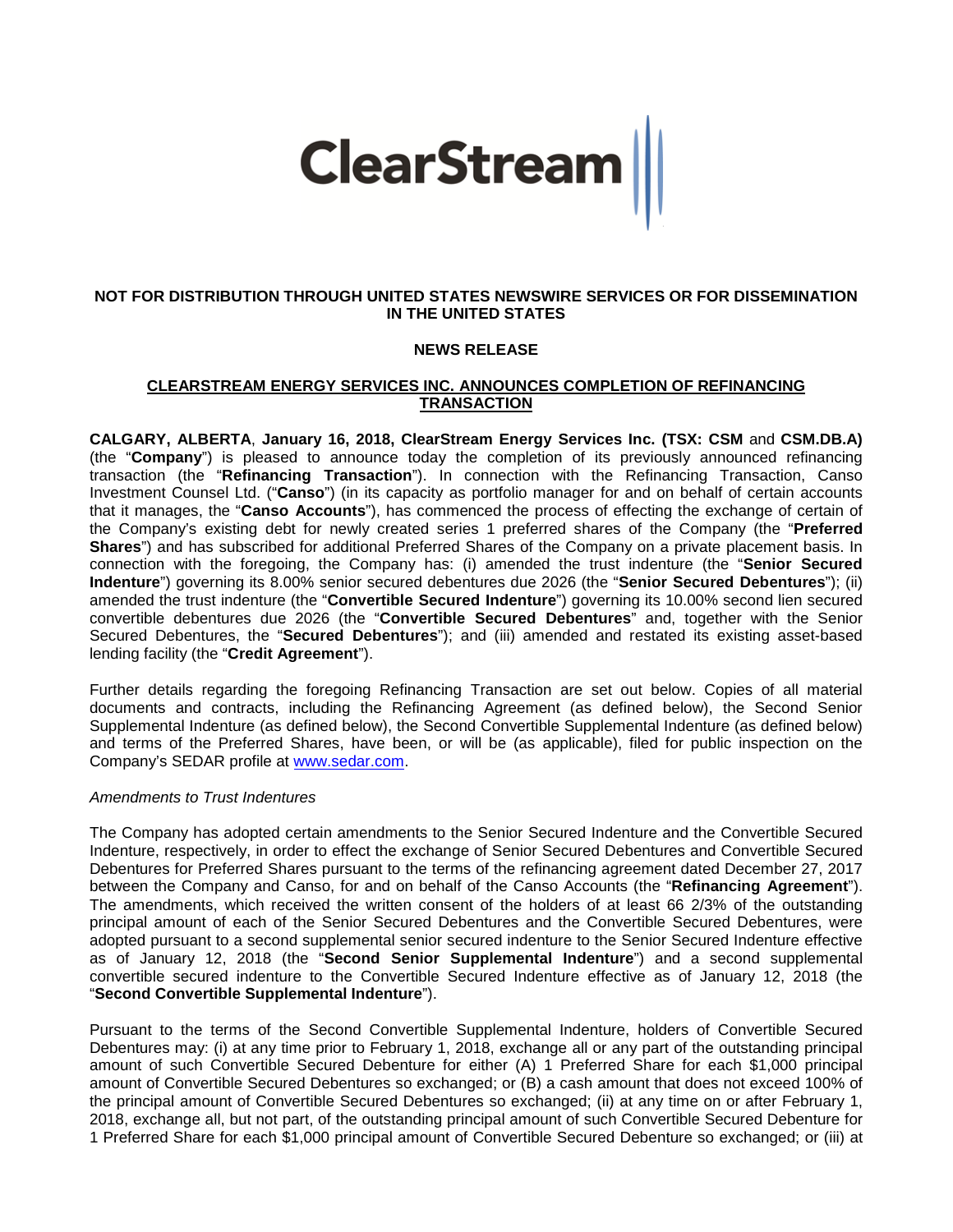any time on or after February 1, 2018 but prior to March 31, 2018, exchange all, but not part, of the outstanding principal amount of such Convertible Secured Debentures for a cash amount that does not exceed 100% of the principal amount of Convertible Secured Debentures so exchanged. Holders of Convertible Secured Debentures exchanged for cash are not entitled to receive any accrued and unpaid interest in respect of such Convertible Secured Debentures for the period from and including the most recently completed interest payment date up to the date of the exchange. Holders of Convertible Secured Debentures exchanged for Preferred Shares are entitled to receive any accrued and unpaid interest in respect of such Convertible Secured Debentures for the period from and including the most recently completed interest payment date up to and excluding the date of exchange. Any interest will be paid shortly after the date of exchange. Beneficial holders of Convertible Secured Debentures are encouraged to contact their broker as soon as possible should they wish to exchange their Convertible Secured Debentures in accordance with the terms of the Second Supplemental Convertible Indenture. A registered holder of Convertible Secured Debentures desiring to exchange its Convertible Secured Debenture shall surrender such Convertible Secured Debenture to BNY Trust Company of Canada (in its capacity as the debenture trustee of the Company, the "**Debenture Trustee**") at its principal offices at 320 Bay Street, 11th Floor, Toronto, Ontario, M5H 4A6, together with the exchange form attached as Schedule "H" to the Second Convertible Supplemental Indenture and available at the Company's website and on the Company's SEDAR profile at [www.sedar.com,](http://www.sedar.com/) or any other written notice in a form satisfactory to the Debenture Trustee.

Beneficial holders of Convertible Secured Debentures are encouraged to contact the Company at the number noted below should they have any questions.

## *Private Placement of Preferred Shares*

As part of the Refinancing Transaction, the Company issued to the Canso Accounts 19,000 Preferred Shares on a private placement basis (the "**Private Placement**") in aggregate principal amount of \$19,000,000. The proceeds of the Private Placement were used to fund the interest obligations of the Company due and payable on January 2, 2018 under the Secured Debentures, and will be used to fund the interest obligations under the Secured Debentures due on June 30, 2018 and December 31, 2018, among other things. The Preferred Shares issued pursuant to the Private Placement will be subject to a statutory hold period of four months plus a day from the date of issuance in accordance with applicable securities legislation. The Company does not intend to seek a listing of the Preferred Shares on the TSX. The Preferred Shares issued pursuant to the Refinancing Transaction have not been and will not be registered under the U.S. Securities Act of 1993, as amended, or any state securities laws and may not be offered or sold unless an exemption from registration is available.

The terms of the Preferred Shares, created pursuant to articles of amendment of the Company dated January 4, 2018 (the "**Articles of Amendment**"), provide for a 10% fixed cumulative preferential cash dividend payable when the Company shall have sufficient monies to be able to do so, including under the provisions of applicable law and contracts affecting the Company. The board of directors of the Company does not intend to declare or pay any cash dividends until such time as the Company's balance sheet and liquidity position supports the payment. Any accrued but unpaid dividends are convertible in certain circumstances at the option of the holder into additional Preferred Shares. Holders of the Preferred Shares will have the right, at their option, to convert their Preferred Shares into Common Shares at a price of \$0.35 per Common Share, subject to adjustment in certain circumstances. The Preferred Shares are redeemable by the Company in cash at 110% of the purchase price for such shares, plus accrued but unpaid dividends once all of the outstanding Senior Secured Debentures have been repaid and are subject to repayment in the event of certain change of control transactions.

#### *Exchange of Secured Debentures for Preferred Shares*

Additionally, as part of the Refinancing Transaction and pursuant to the terms of the Refinancing Agreement, Canso, in its capacity as portfolio manager for Canso Accounts, exchanged or is in the process of exchanging \$75,000,000 principal amount of Senior Secured Debentures for 75,000 Preferred Shares and \$33,565,000 principal amount of Convertible Secured Debentures for 33,565 Preferred Shares.

After completion of the exchange, approximately \$101,228,000 principal amount of Senior Secured Debentures and \$1,338,800 of Convertible Secured Debentures will remain outstanding. It is anticipated that the outstanding Convertible Secured Debentures will be delisted from the TSX within two to three business days pending receipt of required documentation by the TSX. Canso, for and on behalf of accounts that it manages, has agreed to exchange its remaining Convertible Secured Debentures for Preferred Shares once all other Convertible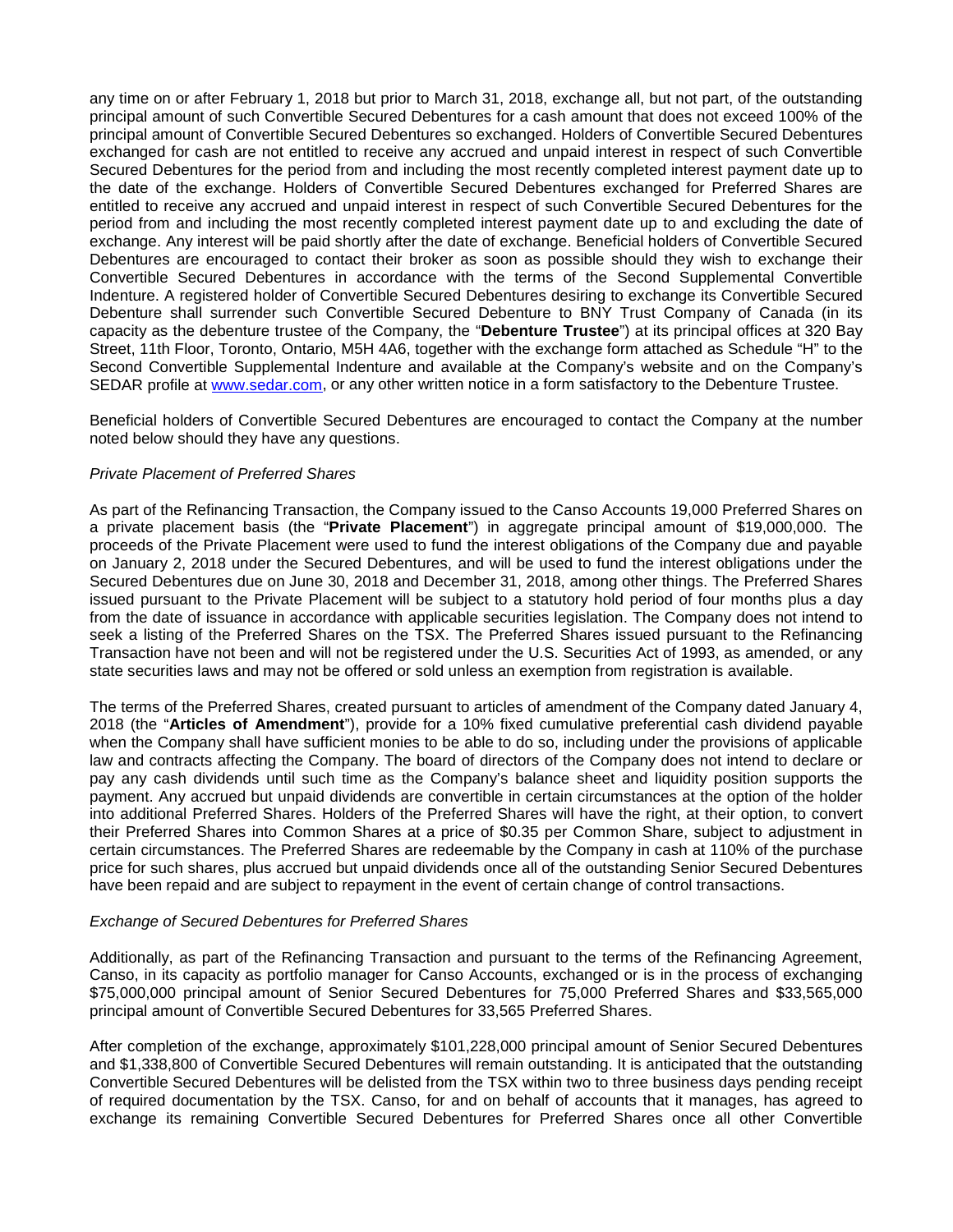Secured Debentures are exchanged for Preferred Shares or cash in accordance with the terms of the Second Convertible Supplemental Indenture.

## *Amendment and Restatement of Credit Agreement*

The Company also announces that, in connection with the Refinancing Transaction, its subsidiary, ClearStream Energy Holdings LP, as borrower, has entered into an amended and restated credit agreement (the "**New Credit Agreement**") with (among others) the Company and certain of its other direct and indirect subsidiaries, as guarantors, and Bank of Montreal, as administrative agent (the "**ABL Agent**"). The New Credit Agreement, among other things, provides for certain borrowing base amendments and permits the consummation of the transactions contemplated by the Refinancing Agreement.

For further information please contact:

Gary Summach Chief Financial Officer 587-318-0997 [gsummach@clearstreamenergy.ca](mailto:gsummach@clearstreamenergy.ca)

#### **About ClearStream Energy Services Inc.**

With a legacy of excellence and experience stretching back more than 50 years, ClearStream provides solutions to the Energy and Industrial markets including: Oil & Gas, Petrochemical, Mining, Power, Agriculture, Forestry, Infrastructure and Water Treatment. With offices strategically located across Canada and over 3,000 employees, we construct, transport and provide maintenance services that keep our clients moving forward. For more information about ClearStream, please visit [www.ClearStreamEnergy.ca.](http://www.clearstreamenergy.ca/)

#### **Forward-looking information**

This press release contains forward-looking information based on current expectations, including but not limited to the Company's expectations in connection with the Refinancing Transaction, benefits of the Refinancing Transaction, the delisting of the Convertible Secured Debentures following the Refinancing Transaction and the expected performance of the Company. Forward-looking information is often, but not always, identified by the use of the words "contemplate" and "anticipate" and statements that an event or result "may", "will", "should", "could" or "might" occur and any similar expressions or negative variations thereof. In providing forward-looking information in this press release, management of the Company has made numerous assumptions regarding the Refinancing Transaction which it believes to be reasonable, including assumptions relating to: (i) the Company's existing and future business prospects and opportunities; (ii) assumptions relating to the ability of the Company and its subsidiaries to meet future obligations owing under the Secured Debentures; (iii) the outcome of the Refinancing Transaction including the expected use of proceeds; (iv) the exchange of Secured Debentures and Convertible Secured Debentures for Preferred Shares; and (v) existing and future business prospects and opportunities of the Company. However, forward-looking information entails various risks and uncertainties that could cause actual results to differ materially from those reflected in the forward-looking information. Specific risks that could cause actual results to differ materially from those anticipated or disclosed herein include, but are not limited to: (i) the inability of the Company and its subsidiaries to observe its covenants or to meet future payment obligations under the Secured Debentures, which will primarily depend upon the future financial performance of ClearStream; and (ii) the risk that the anticipated effects of the Refinancing Transaction, if completed, may not result in the outcomes expected by management. In addition, general risks relating to capital markets, economic conditions, regulatory changes, changes in interest rates as well as the management and operations of the Company's business may also cause actual results to differ materially from those anticipated or disclosed herein. These and other risks and uncertainties relating generally to the Company's business are more fully discussed in the Company's disclosure materials, including its annual information form and MD&A, filed with the securities regulatory authorities in Canada and available at [www.sedar.com.](http://www.sedar.com/) Forwardlooking statements are not guarantees of future performance, and management's assumptions upon which such forward-looking information are based may prove to be incorrect. Accordingly, there can be no assurance that actual events or results will be consistent with the forward-looking statements disclosed herein. In light of the significant uncertainties inherent in forward-looking information, any such forward-looking information should not be regarded as representations by the Company that its objectives or plans relating to the Refinancing